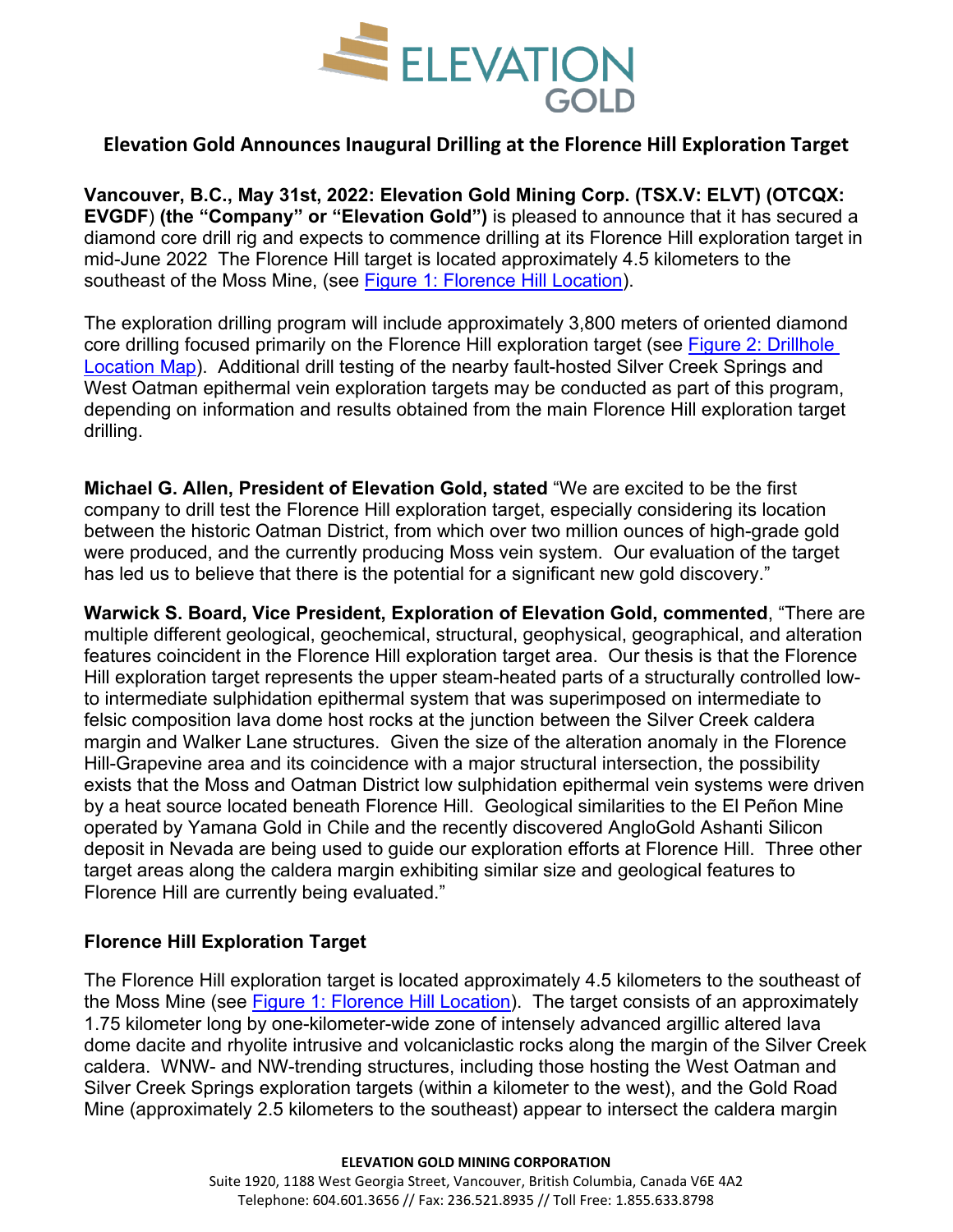

structure in the Florence Hill area. These structures are steeply (>80 degrees) southwest dipping in the Florence Hill exploration target area. The intense advanced argillic alteration includes kaolinite and alunite with minor dickite and pyrophyllite and is associated with geophysical magnetic lows and anomalous mercury along the WNW and NW-trending structures. Intense and locally vuggy silica alteration occurs in gently northeast-dipping ignimbrite horizons in the uppermost part of Florence Hill, with localized development of goldabsent incipient quartz stockwork veining. The various geological features noted in the Florence Hill exploration target are interpreted as being indicative of the uppermost parts of a fully preserved large-scale structurally controlled hydrothermal, possibly low- to intermediate sulphidation epithermal system.

## **Stock Option Grant**

The Company reports that stock options have been granted to directors, officers, and employees of the Company to purchase up to an aggregate of 4,025,000 common shares at a price of C\$0.30 per share for a period of five years.

## **Qualified Person**

Dr. Warwick Board, P.Geo., Vice President Exploration of Elevation Gold, is the Qualified Person as defined by NI 43-101 responsible for the Moss Regional Exploration Project and has reviewed and approved the scientific and technical information in this news release related thereto.

## **ON BEHALF OF THE BOARD OF ELEVATION GOLD MINING CORPORATION**

"Michael G. Allen" President

## **CORPORATE INQUIRIES:**

Michael G. Allen, President Elevation Gold Mining Corporation T: +1 (604) 601-3656 Email: [mike@elvtgold.com](mailto:mike@elvtgold.com)

## **About Elevation Gold Mining**

Elevation Gold is a publicly listed gold and silver producer, engaged in the acquisition, exploration, development and operation of mineral properties located in the United States. Elevation Gold's common shares are listed on the TSX Venture Exchange ("TSXV") in Canada under the ticker symbol ELVT and on the NASDAQ OTC in the United States under the ticker symbol EVGDF. The Company's principal operation is the 100% owned Moss Mine in Mohave County, Arizona. Elevation also holds the title to the Hercules exploration property, located in Lyon County, Nevada.